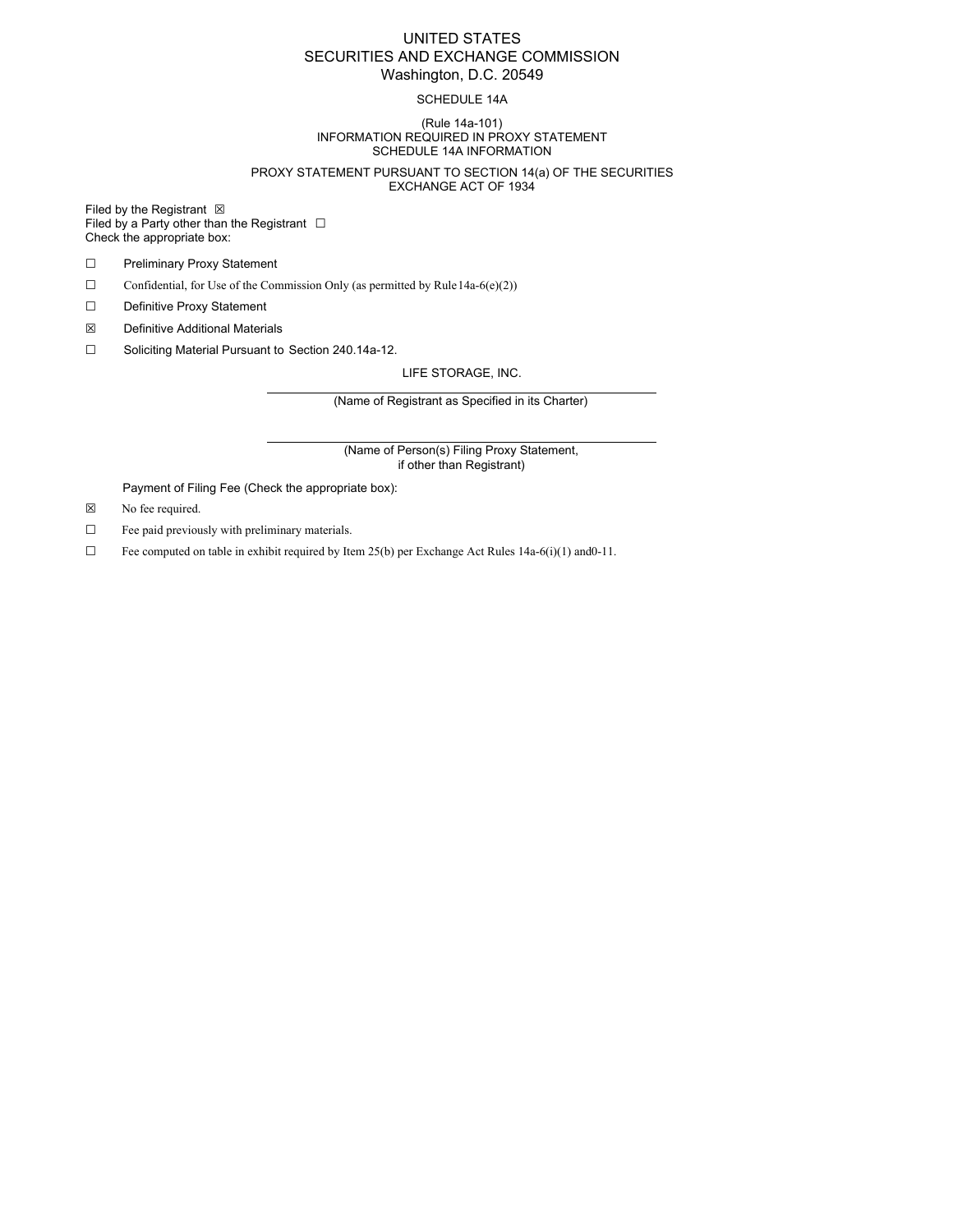

Your Vote Counts! LIFE STORAGE, INC. 2022 Annual Meeting Vote by May 25, 2022 11:59 PM ET



You invested in LIFE STORAGE, INC. and it's time to vote!<br>You have the right to vote on proposals being presented at the Annual Meeting. This is an important notice regarding the<br>availability of proxy material for the shar

### Get informed before you vote

View the Notice & Proxy Statement, Annual Report online OR you can receive a free paper or email copy of the material(s) by<br>requesting prior to May 12, 2022. If you would like to request a copy of the material(s) for this you may (1) visit www.ProxyVote.com, (2) call 1-800-579-1639 or (3) send an email to sendmaterial@proxyvote.com. If sending an email, please include your control number (indicated below) in the subject line. Unless requested, you will not otherwise receive a paper or email copy.



\*Please check the meeting materials for any special requirements for meeting attendance.